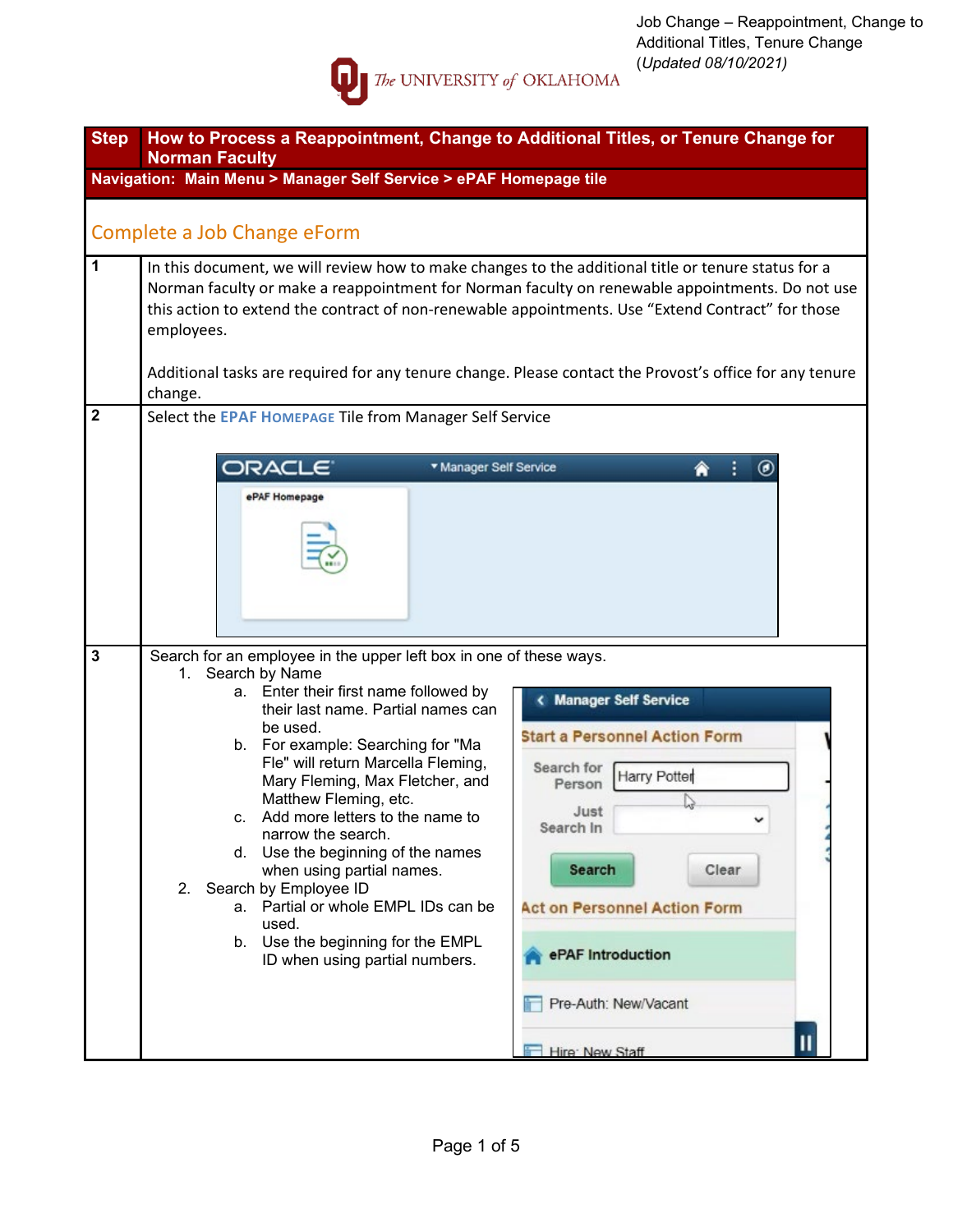

**4** From the related action drop-down menu, click on the **JOB CHANGE** folder to see the actions that can

|                      |                                | <b>Job Change</b>                                                                                                                                                                                                     | ×           |                   |                             |                          |                                             |                |
|----------------------|--------------------------------|-----------------------------------------------------------------------------------------------------------------------------------------------------------------------------------------------------------------------|-------------|-------------------|-----------------------------|--------------------------|---------------------------------------------|----------------|
|                      |                                | <b>Supervisor Only Change</b>                                                                                                                                                                                         |             |                   |                             |                          |                                             |                |
| ٠e                   |                                | <b>Location Only Change</b>                                                                                                                                                                                           |             |                   |                             |                          |                                             |                |
|                      |                                |                                                                                                                                                                                                                       |             |                   |                             |                          |                                             |                |
|                      |                                | <b>Training Only Change</b>                                                                                                                                                                                           |             |                   |                             |                          |                                             |                |
|                      |                                | <b>Multiple Changes</b>                                                                                                                                                                                               |             |                   |                             |                          |                                             |                |
| $\ddot{\phantom{0}}$ |                                | Reclassification (NS)                                                                                                                                                                                                 |             |                   |                             |                          |                                             |                |
|                      |                                | Pay/FTE Change                                                                                                                                                                                                        |             |                   |                             |                          |                                             |                |
|                      |                                | Addl Title or Reappointment                                                                                                                                                                                           |             |                   |                             |                          |                                             |                |
|                      |                                | Choosing ADDL TITLE OR REAPPOINTMENT provides a condensed version of the Job Change eForm.                                                                                                                            |             |                   |                             |                          |                                             |                |
|                      |                                | Job Change: Job Change                                                                                                                                                                                                |             |                   |                             |                          |                                             | Form ID 236706 |
|                      |                                | Any fields that appear in RED are invalid values based on previous selections or defaulting data that is not valid for this form. These values will need to be changed before the form is submitted.                  |             |                   | <b>Highlights Enabled:</b>  | No                       | Current Values                              | ыĪ.            |
|                      |                                |                                                                                                                                                                                                                       |             |                   |                             |                          |                                             |                |
|                      | *Effective Date for Changes    | Select the effective date for this form                                                                                                                                                                               | 丽           |                   |                             |                          |                                             |                |
|                      | Reappointment                  |                                                                                                                                                                                                                       |             |                   |                             |                          |                                             |                |
|                      | <b>Reappoint this Employee</b> | No                                                                                                                                                                                                                    |             |                   |                             |                          |                                             |                |
|                      |                                | Add or Update Employee's Additional Titles                                                                                                                                                                            |             |                   |                             |                          |                                             |                |
|                      |                                | This section has no affect on total FTE or total compensation. If an additional title is to be considered in the salary, it will need to be reflected in the salary that is entered in the Components of Pay section. |             |                   |                             |                          |                                             |                |
|                      | <b>Department</b>              | Job<br>Code Title ©                                                                                                                                                                                                   |             | <b>Start Date</b> | End Date ©                  | Post $\circ$             | <b>Administrative Appointment</b><br>Type 0 | Comments<br>o  |
|                      |                                |                                                                                                                                                                                                                       |             | 08/01/2015        |                             | 崗<br><b>Faculty Appt</b> | <b>Initial Appointment</b>                  | 口はり<br>ш       |
| 1                    | <b>ACASENGL</b>                |                                                                                                                                                                                                                       |             |                   |                             |                          |                                             |                |
| Tenure               |                                |                                                                                                                                                                                                                       |             |                   |                             |                          |                                             |                |
|                      |                                | *Appointment Type<br>Tenure                                                                                                                                                                                           | $\check{ }$ |                   | Next Review Date 06/30/2023 |                          | 蘦                                           |                |
|                      |                                | Tenure Home Dept ACASENGL English                                                                                                                                                                                     |             |                   | Change Date 11/16/2020      |                          |                                             |                |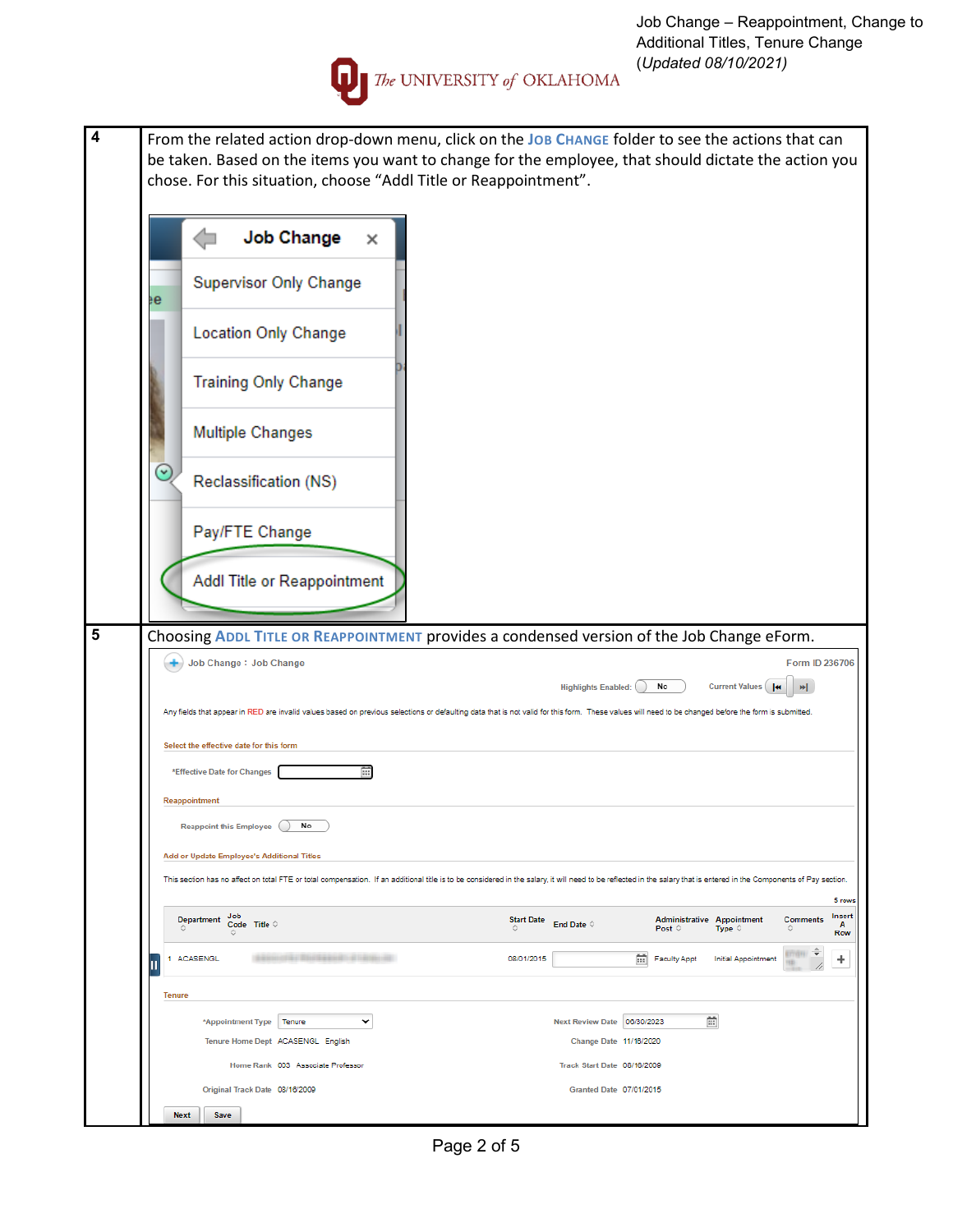

|   | The UNIVERSITY of OKLAHOMA                                                                                               | (Update |
|---|--------------------------------------------------------------------------------------------------------------------------|---------|
| 6 | Select the EFFECTIVE DATE to inidcate the date the change should take effect.<br>Select the effective date for this form |         |
|   | *Effective Date for<br>12/31/2020<br>Changes                                                                             |         |

| If you're using this form to reappointment a faculty member, move this slider to YES. Provide details |
|-------------------------------------------------------------------------------------------------------|
| of the reappointment in the <b>COMMENTS</b> section at the end of the form.                           |
|                                                                                                       |

| Reappointment                                                                  |
|--------------------------------------------------------------------------------|
| <b>Reappoint this Employee</b><br>Yes                                          |
| $\sqrt{\frac{1}{2}}$ Comments                                                  |
| <b>Previous</b><br>Submit<br>Save                                              |
| If you need to add or end an Additional Title, use the Additional Titles grid. |
| Select the <b>DEPTARTMENT</b> in which the employee will be given the title.   |
| Type the title into the TITLE field.                                           |

Enter the **FROM DATE** and **END DATE** to choose the duration of the additional title.

In Norman, leave the following fields blank as directed by the Norman Provost's office: **JOB CODE**, **FTE**, **ASSOCIATED ANNUAL PAY**.

Add or remove rows on the grid using the  $+$  or  $-$  signs at the end of the row.

| *Department © |          | Job Code $\Diamond$ |          | Title $\circ$                              | *Start Date $\diamond$ |   | End Date $\circ$ |   | FTE 0    | <b>Associated Annual Pay \$</b> | Insert Dele<br>$\ddot{\phantom{1}}$<br>Row |
|---------------|----------|---------------------|----------|--------------------------------------------|------------------------|---|------------------|---|----------|---------------------------------|--------------------------------------------|
| SAJS          | $\Omega$ | 000941              | $\alpha$ | Officer, Asst Envir Hith & Sfty 12/31/2020 |                        | 画 |                  | 曲 | 0.000000 | 0.00                            |                                            |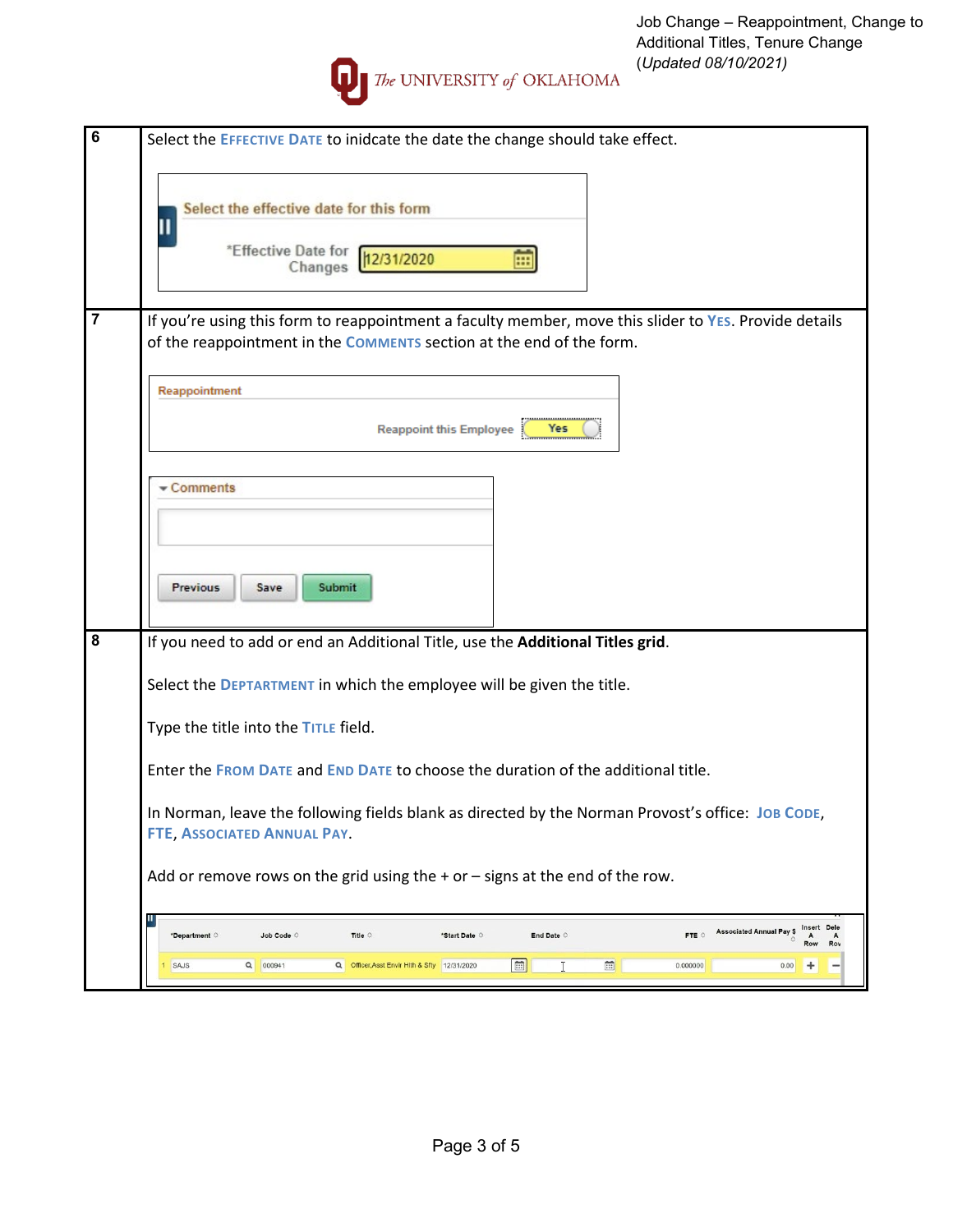

| 9  | If changes need to be made to Tenure data, use these two fields. NOTE: A change in tenure requires        |
|----|-----------------------------------------------------------------------------------------------------------|
|    | additional processes with your college and the Provost's office.                                          |
|    |                                                                                                           |
|    | Use the dropdown on the APPOINTMENT TYPE field to modify the Appointment Type.                            |
|    |                                                                                                           |
|    | <b>Tenure</b>                                                                                             |
|    |                                                                                                           |
|    | Appointment Type                                                                                          |
|    |                                                                                                           |
|    |                                                                                                           |
|    |                                                                                                           |
|    | Enter a date when the Appointment should next be reviewed in the NEXT REVIEW DATE field.                  |
|    |                                                                                                           |
|    |                                                                                                           |
|    |                                                                                                           |
|    | m<br><b>Next Review Date</b>                                                                              |
|    |                                                                                                           |
|    |                                                                                                           |
| 10 | Click NEXT to proceed.                                                                                    |
|    |                                                                                                           |
|    | <b>Next</b>                                                                                               |
|    |                                                                                                           |
| 11 | The final page of the form is the Action and Attachments page. The Action field will display the          |
|    | action that is being taken with the form. If the form is used onl                                         |
|    |                                                                                                           |
|    | A few actions will need the user to select the reason. If this occurs, a REASON field will appear and you |
|    | can use the dropdown to select the reason.                                                                |
|    |                                                                                                           |
|    |                                                                                                           |
|    | <b>Select Job Change Action</b>                                                                           |
|    | Action Data Change<br>Reason Code Addl Title or Reappointment                                             |
|    |                                                                                                           |
|    |                                                                                                           |
|    | <b>Select Job Change Action</b>                                                                           |
|    |                                                                                                           |
|    | Reason Code Tenure Change<br>Action Data Change                                                           |